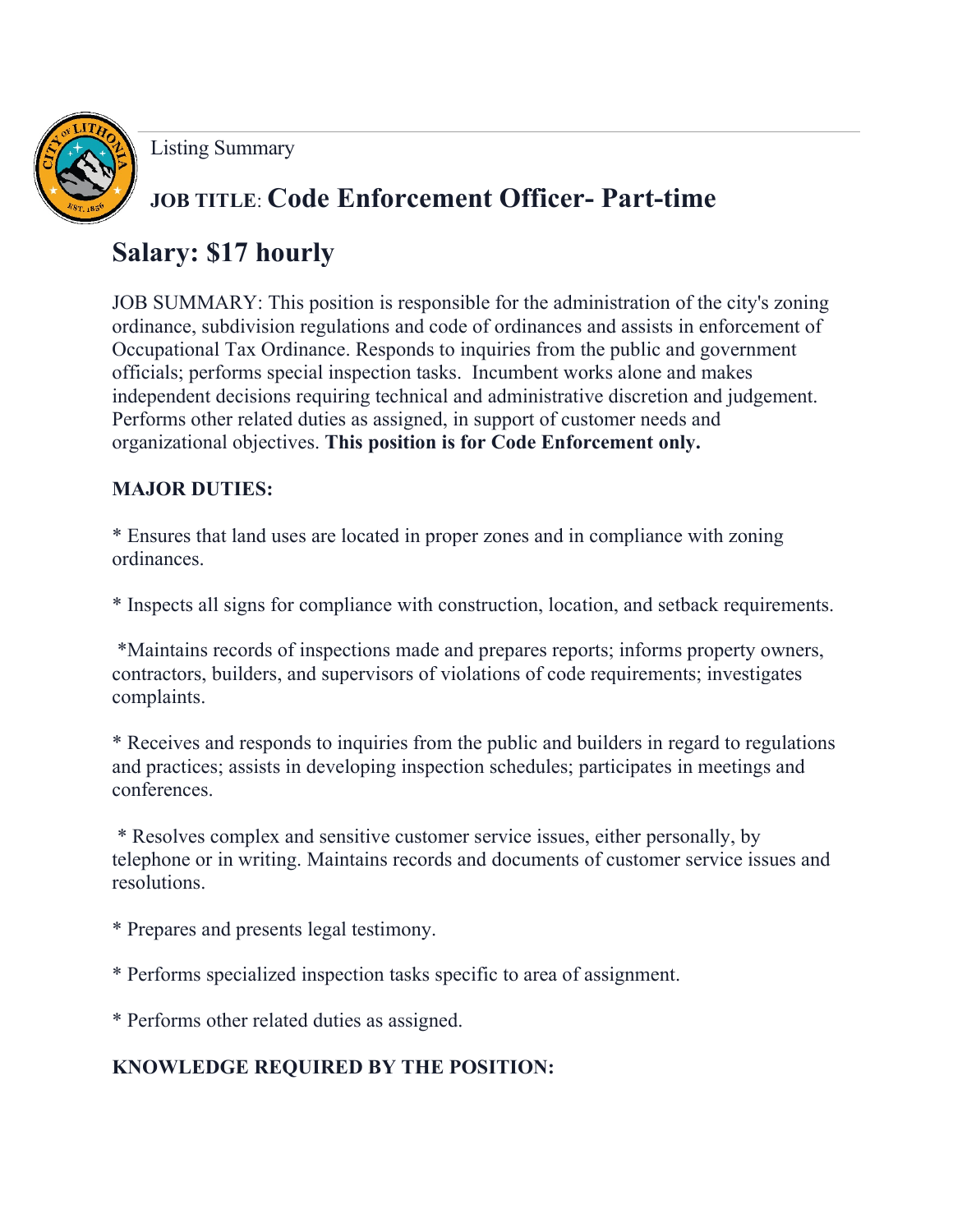\* Knowledge of the principles and practices of planning, zoning, land use, and inspection.

\* Knowledge of the city's zoning ordinance, subdivision regulations and code of ordinances.

\* Skill in the use of a personal computer and word processing, spreadsheet, and database software packages.

\* Skill in preparing and delivering public presentations.

\* Skill in reviewing site plans and subdivision plats (preferred not required)

\* Skill in public and interpersonal relations.

\* Skill in the use of such office equipment as a calculator, copier, facsimile machine, and telephone.

\* Thorough knowledge of uniform building codes and electrical codes, plumbing codes, mechanical codes, general construction codes, and a thorough knowledge of carpentry; Knowledge of local and State codes and ordinances applicable to building, plumbing, electrical, and mechanical building standards such as IPM and IUWC.

\* Considerable knowledge of methods and techniques of construction in the areas of electrical work, carpentry work, cement work, or plumbing, and skill in applying knowledge of national uniform building codes, zoning, and land use applications.

\* Knowledge of terminology, tools, and materials associated with building construction, plumbing, electricity, heating, air conditioning, sanitation and/or other areas related to specific areas of functional responsibility.

\* Ability to read blueprints and drawings.

\* Ability to maintain accurate records, to prepare clear, and concise reports, and to make effective presentations.

\* Ability to establish and maintain productive working relationships with others.

\* Ability to prepare clear, correct, and concise legal testimony regarding violators.

\* Ability to communicate effectively in writing and orally.

\* Ability to work independently without close supervision, as well as with a team, and to follow through to task completion.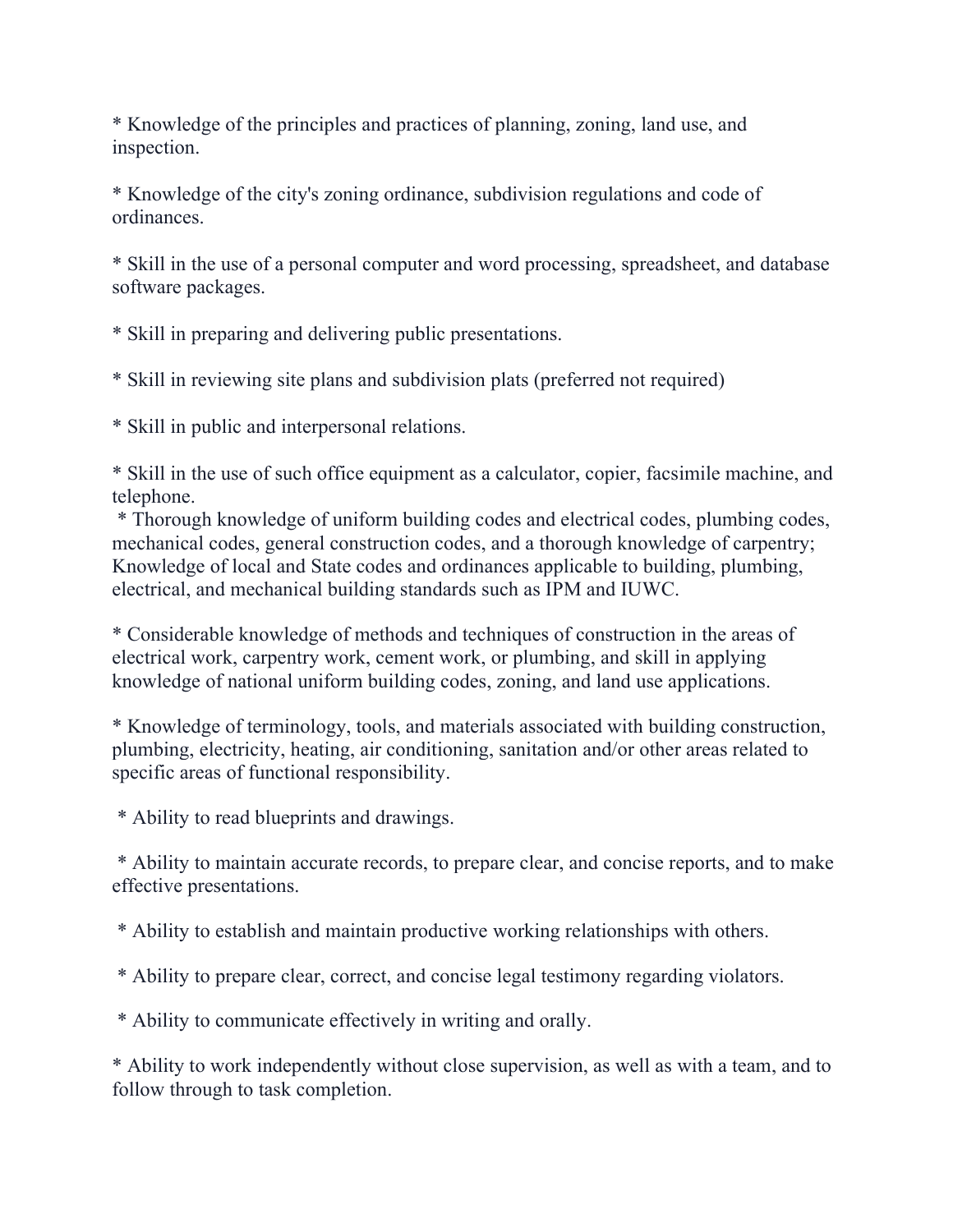\* Ability to explain, interpret, and enforce codes and regulations firmly, tactfully, and impartially.

Willingness and ability to demonstrate commitment to the job, team and organization.

**GUIDELINES:** Guidelines include relevant state and federal laws, the city zoning and other ordinances, and building codes. These guidelines require judgment, selection, and interpretation in application.

**COMPLEXITY:** The work consists of varied planning duties. The need to be sensitive to political factors and legal issues contribute to the complexity of the work.

**PERSONAL CONTACTS:** Contacts are typically with co-workers, other city employees, attorneys, real estate developers, engineers, architects, city officials and department heads, business representatives, and building inspectors.

**PURPOSE OF CONTACTS:** Contacts are typically to give and exchange information, resolve problems, provide services, and negotiate and settle matters.

**PHYSICAL DEMANDS:** Physical and mental ability to perform the essential tasks of the job including climbing, bending, kneeling, stooping, crouching, crawling, standing, walking, speaking, hearing, and the ability to lift up to 50 pounds; ability to work at moderate heights and in close spaces; visual acuity sufficient to notice building and electrical defects; ability to work outdoors in all weather conditions; ability to compare data and characteristics, to compile, analyze, and synthesize information.

#### **MINIMUM QUALIFICATIONS:**

\* Knowledge and level of competency to effectively perform the job duty as the code enforcement officer.

\* Experience sufficient to thoroughly understand the work of subordinate positions to be able to answer questions and resolve problems, usually associated with one to three years' experience or service.

\* Possession of or ability to readily obtain a valid driver's license issued by the State of Georgia for the type of vehicle or equipment operated.

\* This position prefers a Level 1 certification through the Georgia Association of Code Enforcement (GACE).